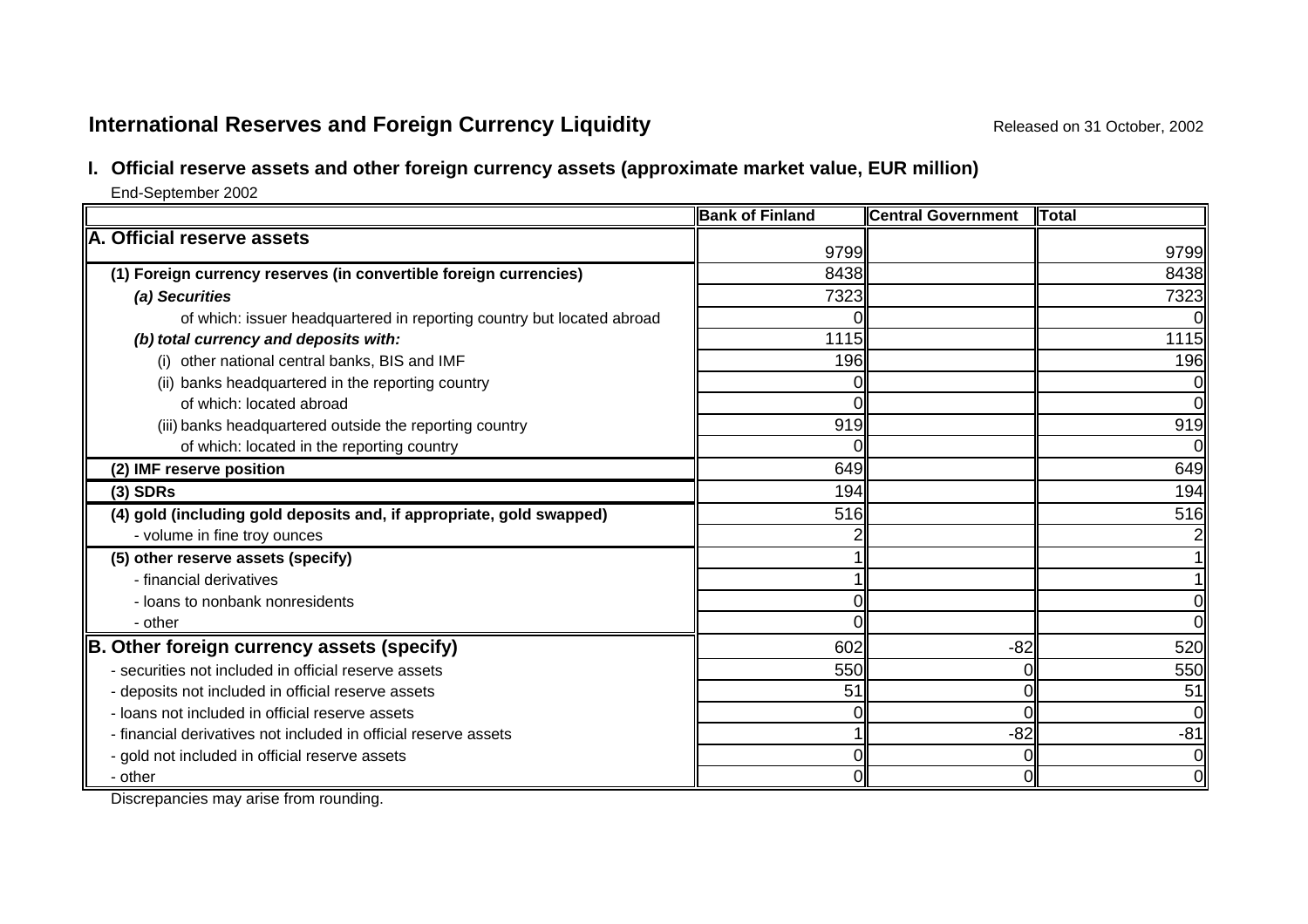#### **II. Predetermined short-term net drains on foreign currency assets (nominal value, EUR million)** End-September 2002

|    |                                                                                                                                                                          |           | <b>Bank of Finland</b>    |                  |                     | <b>Central Government</b>                                       |          |                     |                 | <b>Total</b>                                                    |                           |                     |                            |                                                        |
|----|--------------------------------------------------------------------------------------------------------------------------------------------------------------------------|-----------|---------------------------|------------------|---------------------|-----------------------------------------------------------------|----------|---------------------|-----------------|-----------------------------------------------------------------|---------------------------|---------------------|----------------------------|--------------------------------------------------------|
|    |                                                                                                                                                                          |           | <b>Maturity breakdown</b> |                  |                     | <b>Maturity breakdown</b>                                       |          |                     |                 |                                                                 | <b>Maturity breakdown</b> |                     |                            |                                                        |
|    |                                                                                                                                                                          |           |                           |                  | (residual maturity) |                                                                 |          | (residual maturity) |                 |                                                                 |                           | (residual maturity) |                            |                                                        |
|    |                                                                                                                                                                          |           | <b>Total</b>              | Up to 1<br>month | 3 months 1 year     | More than More than<br>1 month 13 months<br>and up to and up to | Total    | Up to 1<br>month    | 3 months 1 year | More than More than<br>1 month 13 months<br>and up to and up to | <b>Total</b>              | Up to 1<br>month    | 1 month<br>3 months 1 year | More than More than<br>3 months<br>and up to and up to |
|    | Foreign currency loans, securities and deposits                                                                                                                          |           | 0                         |                  |                     |                                                                 | $-14169$ | $-1242$             | $-1449$         | $-11478$                                                        | $-14169$                  | $-1242$             | $-1449$                    | $-11478$                                               |
|    | - outflows (-)                                                                                                                                                           | Principal | 0                         |                  |                     |                                                                 | $-10658$ | $-1129$             | $-1144$         | $-8385$                                                         | $-10658$                  | $-1129$             | $-1144$                    | $-8385$                                                |
|    |                                                                                                                                                                          | Interest  | $\overline{0}$            |                  |                     |                                                                 | $-3512$  | $-113$              | $-305$          | $-3093$                                                         | $-3512$                   | $-113$              | $-305$                     | $-3093$                                                |
|    | - inflows $(+)$                                                                                                                                                          | Principal | 0                         |                  |                     |                                                                 |          |                     |                 |                                                                 |                           |                     |                            |                                                        |
|    |                                                                                                                                                                          | Interest  | $\Omega$                  |                  |                     |                                                                 |          |                     |                 |                                                                 |                           |                     |                            |                                                        |
| 2. | Aggregate short and long positions in<br>forwards and futures in foreign currencies<br>vis-à-vis the domestic currency (including<br>the forward leg of cur-rency swaps) |           | 0                         |                  |                     |                                                                 | 2075     | 53                  | 136             | 1886                                                            | 2075                      | 53                  | 136                        | 1886                                                   |
|    | Short positions ( - )<br>(a)                                                                                                                                             |           | $\Omega$                  |                  |                     |                                                                 | $-215$   | $\Omega$            | $-2$            | $-213$                                                          | $-215$                    | $\mathbf 0$         | $-2$                       | $-213$                                                 |
|    | (b)<br>Long positions $(+)$                                                                                                                                              |           | 0                         |                  |                     |                                                                 | 2290     | 53                  | 138             | 2099                                                            | 2290                      | 53                  | 138                        | 2099                                                   |
| 3. | Other (specify)                                                                                                                                                          |           | $-177$                    | $-177$           |                     |                                                                 |          |                     |                 |                                                                 | $-177$                    | $-177$              |                            |                                                        |
|    | - outflows related to repos (-)                                                                                                                                          |           | $-177$                    | $-177$           |                     |                                                                 |          |                     |                 |                                                                 | $-177$                    | $-177$              |                            |                                                        |
|    | - inflows related to reverse repos (+)                                                                                                                                   |           | 0                         |                  |                     |                                                                 |          | $\sqrt{ }$          |                 |                                                                 | $\Omega$                  | $\Omega$            |                            | $\overline{0}$                                         |
|    | - trade credit (-)                                                                                                                                                       |           | 0                         |                  |                     |                                                                 |          |                     |                 |                                                                 |                           |                     |                            | $\overline{0}$                                         |
|    | - trade credit $(+)$                                                                                                                                                     |           | 0                         |                  |                     |                                                                 |          |                     | $\Omega$        |                                                                 |                           | 0                   |                            |                                                        |
|    | - other accounts payable (-)                                                                                                                                             |           | 0                         |                  |                     |                                                                 |          |                     | $\Omega$        |                                                                 |                           | $\Omega$            |                            |                                                        |
|    | - other accounts receivable (+)                                                                                                                                          |           | $\overline{0}$            |                  | $\overline{0}$      |                                                                 |          |                     | $\Omega$        |                                                                 | $\overline{0}$            | $\overline{0}$      |                            |                                                        |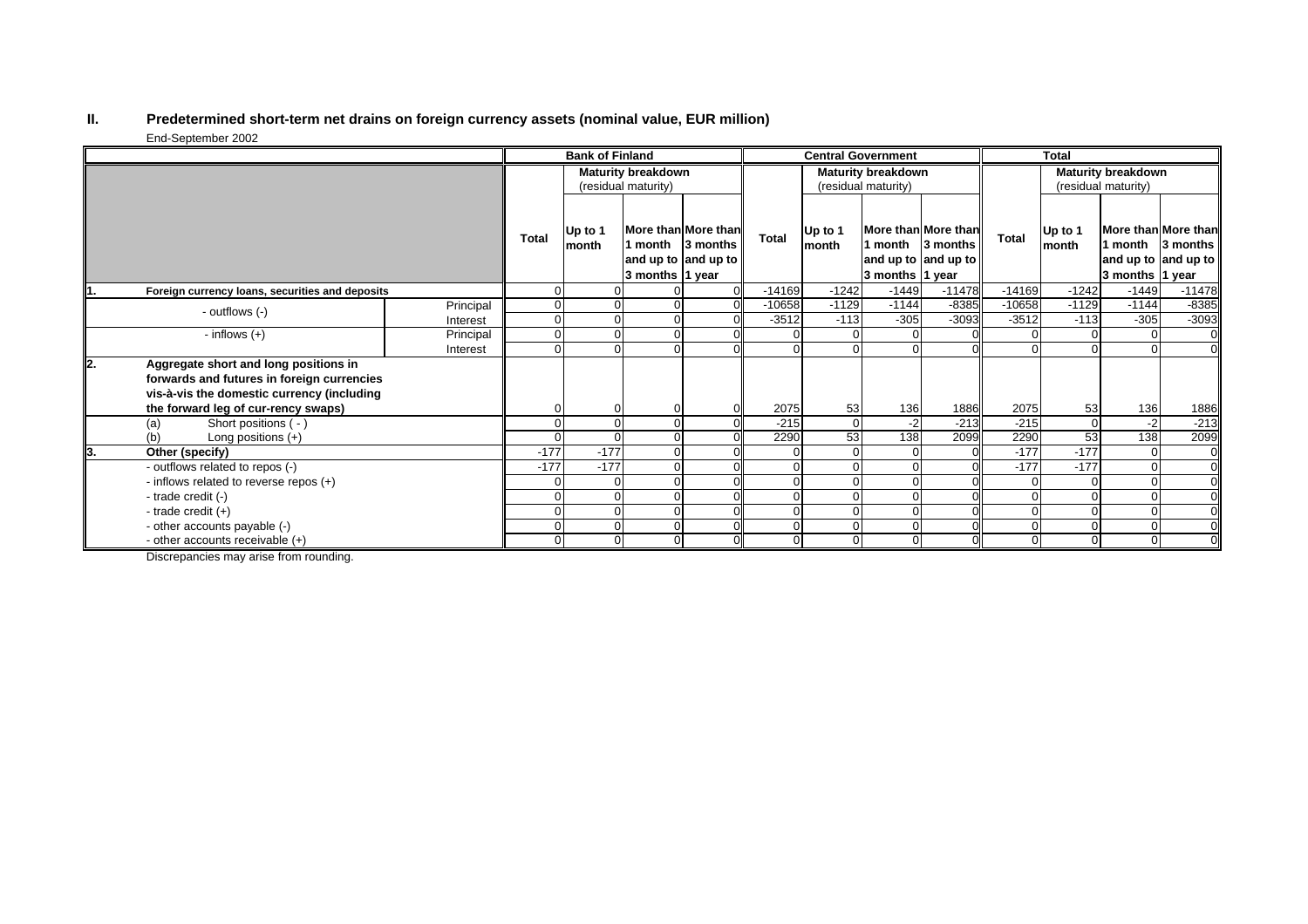## **III. Contingent short-term net drains on foreign currency assets (nominal value, EUR million)**

End-September 2002

|                                                                                               | <b>Bank of Finland</b>                |                  |                                                                          | <b>Central Government</b> |                |                                       |                                                   | <b>Total</b>                    |                                       |                  |                            |                                                        |
|-----------------------------------------------------------------------------------------------|---------------------------------------|------------------|--------------------------------------------------------------------------|---------------------------|----------------|---------------------------------------|---------------------------------------------------|---------------------------------|---------------------------------------|------------------|----------------------------|--------------------------------------------------------|
|                                                                                               | <b>Maturity breakdown</b>             |                  |                                                                          | <b>Maturity breakdown</b> |                |                                       |                                                   | <b>Maturity breakdown</b>       |                                       |                  |                            |                                                        |
|                                                                                               | (residual maturity, where applicable) |                  |                                                                          |                           |                | (residual maturity, where applicable) |                                                   |                                 | (residual maturity, where applicable) |                  |                            |                                                        |
|                                                                                               | Total                                 | Up to 1<br>month | More than More than<br>1 month<br>and up to and up to<br>3 months 1 year | 3 months                  | <b>Total</b>   | Up to $1$<br>month                    | 1 month<br>and up to and up to<br>3 months 1 year | More than More than<br>3 months | Total                                 | Up to 1<br>month | 1 month<br>3 months 1 year | More than More than<br>3 months<br>and up to and up to |
| <b>Contingent liabilities in foreign currency</b>                                             | $\Omega$                              | $\Omega$         | $\Omega$                                                                 |                           | $\Omega$       | $\mathbf 0$                           |                                                   | 0                               | $\Omega$                              |                  | 0                          | $\overline{0}$                                         |
| (a) Collateral guarantees on debt falling due within 1 year                                   | $\Omega$                              | $\overline{0}$   | $\Omega$                                                                 |                           | $\overline{0}$ | $\mathbf 0$                           | $\Omega$                                          | $\Omega$                        | $\Omega$                              | $\Omega$         | $\overline{0}$             | οl                                                     |
| (b) Other contingent liabilities                                                              | $\mathbf{O}$                          | $\Omega$         | $\Omega$                                                                 |                           | $\Omega$       | $\Omega$                              | $\Omega$                                          | $\Omega$                        | $\Omega$                              | $\Omega$         | $\overline{0}$             | $\mathbf 0$                                            |
| Foreign currency securities issued with                                                       | $\Omega$                              |                  |                                                                          |                           | $\Omega$       |                                       |                                                   |                                 | $\Omega$                              |                  |                            |                                                        |
| embedded options (puttable bonds)                                                             |                                       |                  |                                                                          |                           |                |                                       |                                                   |                                 |                                       |                  |                            |                                                        |
| Undrawn, unconditional credit lines provided by:                                              | $\overline{0}$                        | $\overline{0}$   | $\mathbf 0$                                                              |                           | $\Omega$       | $\mathbf 0$                           | $\Omega$                                          | $\Omega$                        | $\Omega$                              | $\Omega$         | 0                          | ΟI                                                     |
| (a) other national monetary authorities, BIS,<br>IMF, and other international organizations   | $\Omega$                              | 0                | $\Omega$                                                                 |                           | $\Omega$       | $\Omega$                              |                                                   |                                 | $\Omega$                              | $\Omega$         | 0                          | $\overline{0}$                                         |
| - other national monetary authorities $(+)$                                                   | $\Omega$                              | $\Omega$         | $\Omega$                                                                 |                           | $\Omega$       | $\mathbf 0$                           | $\Omega$                                          | $\Omega$                        | $\Omega$                              | $\Omega$         | $\overline{0}$             | $\overline{0}$                                         |
| $-BIS (+)$                                                                                    | $\Omega$                              | 0                | $\Omega$                                                                 |                           | $\Omega$       | $\Omega$                              | $\Omega$                                          | $\Omega$                        | $\Omega$                              | $\Omega$         | $\mathbf 0$                | $\overline{0}$                                         |
| $-IMF (+)$                                                                                    | $\Omega$                              | $\Omega$         | $\Omega$                                                                 |                           | $\Omega$       | $\Omega$                              | $\Omega$                                          | $\Omega$                        | $\Omega$                              | $\Omega$         | $\overline{0}$             | ΟI                                                     |
| (b) with banks and other financial institutions                                               | $\Omega$                              | $\Omega$         | $\Omega$                                                                 |                           | $\Omega$       | $\Omega$                              | $\Omega$                                          | $\Omega$                        | $\Omega$                              | $\Omega$         | $\mathbf 0$                | $\overline{0}$                                         |
| (c) with banks and other financial institutions                                               |                                       |                  |                                                                          |                           |                |                                       |                                                   |                                 |                                       |                  |                            |                                                        |
| headquartered in the reporting country $(+)$                                                  | $\Omega$                              | 0                | $\Omega$                                                                 |                           | $\Omega$       | $\Omega$                              |                                                   |                                 | $\Omega$                              | $\Omega$         | 0                          | $\circ$                                                |
| Undrawn, unconditional credit lines provided to:                                              | $\Omega$                              | 0                | $\Omega$                                                                 |                           | $\Omega$       | $\Omega$                              | $\Omega$                                          | $\Omega$                        | $\Omega$                              | $\Omega$         | 0                          | ΟI                                                     |
| (a) other national monetary authorities, BIS,                                                 |                                       |                  |                                                                          |                           |                |                                       |                                                   |                                 |                                       |                  |                            |                                                        |
| IMF, and other international organizations                                                    | $\Omega$                              | 0                | $\Omega$                                                                 |                           | $\Omega$       | $\Omega$                              |                                                   |                                 |                                       | ∩                | $\Omega$                   | οl                                                     |
| - other national monetary authorities (-)                                                     | $\Omega$                              | $\Omega$         | $\Omega$                                                                 |                           | $\Omega$       | $\Omega$                              |                                                   | $\Omega$                        | $\Omega$                              | ∩                | 0                          | $\Omega$                                               |
| $-BIS$ (-)                                                                                    | $\overline{0}$                        | $\overline{0}$   | $\mathbf 0$                                                              |                           | $\overline{0}$ | $\mathbf 0$                           | $\Omega$                                          | $\Omega$                        | $\Omega$                              | $\Omega$         | $\pmb{0}$                  | $\overline{0}$                                         |
| $-IMF(-)$                                                                                     | $\Omega$                              | $\Omega$         | $\Omega$                                                                 |                           | $\Omega$       | $\Omega$                              |                                                   |                                 | $\Omega$                              | $\Omega$         | 0                          | $\overline{0}$                                         |
| (b) banks and other financial institutions                                                    | $\Omega$                              | 0                | $\Omega$                                                                 |                           | $\Omega$       | $\Omega$                              |                                                   |                                 | $\Omega$                              | ∩                | 0                          | $\overline{O}$                                         |
| headquartered in reporting country (- )                                                       |                                       |                  |                                                                          |                           |                |                                       |                                                   |                                 |                                       |                  |                            |                                                        |
| (c) banks and other financial institutions<br>headquartered outside the reporting country (-) | ∩                                     | 0                | $\Omega$                                                                 |                           | $\Omega$       | $\Omega$                              |                                                   | $\Omega$                        | $\Omega$                              | $\Omega$         | 0                          | Οl                                                     |
| 4.<br>Aggregate short and long positions of options                                           | $\Omega$                              | $\overline{0}$   | $\Omega$                                                                 |                           | $\Omega$       | $\mathbf 0$                           |                                                   | $\Omega$                        | $\Omega$                              | $\Omega$         | 0                          | ΟI                                                     |
| in foreign currencies vis-à-vis the domestic currency                                         |                                       |                  |                                                                          |                           |                |                                       |                                                   |                                 |                                       |                  |                            |                                                        |
| (a) Short positions                                                                           | $\Omega$                              | $\overline{0}$   | $\Omega$                                                                 |                           | $\Omega$       | $\Omega$                              | $\Omega$                                          | $\Omega$                        | $\Omega$                              | $\Omega$         | $\overline{0}$             | $\overline{0}$                                         |
| (i) Bought puts                                                                               | $\mathbf{O}$                          | $\overline{0}$   | $\mathbf 0$                                                              |                           | $\overline{0}$ | $\mathbf 0$                           | $\Omega$                                          | $\Omega$                        | $\Omega$                              | $\Omega$         | $\pmb{0}$                  | $\overline{0}$                                         |
| (ii) Written calls                                                                            | $\Omega$                              | $\overline{0}$   | $\Omega$                                                                 |                           | $\Omega$       | $\mathbf 0$                           | $\Omega$                                          | $\Omega$                        | $\Omega$                              | $\Omega$         | $\overline{0}$             | $\overline{0}$                                         |
| (b) Long positions                                                                            | $\Omega$                              | $\Omega$         | $\Omega$                                                                 |                           | $\Omega$       | $\mathbf 0$                           | $\Omega$                                          | $\Omega$                        | $\Omega$                              | $\Omega$         | 0                          | $\overline{0}$                                         |
| (i) Bought calls                                                                              | $\overline{0}$                        | $\Omega$         | $\Omega$                                                                 |                           | $\Omega$       | $\mathbf 0$                           | $\Omega$                                          | $\Omega$                        | $\Omega$                              | $\Omega$         | $\mathbf 0$                | $\overline{O}$                                         |
| (ii) Written puts                                                                             | $\Omega$                              | $\overline{0}$   | $\Omega$                                                                 |                           | $\overline{0}$ | $\Omega$                              | $\Omega$                                          | $\Omega$                        | $\Omega$                              | $\Omega$         | $\overline{0}$             | $\overline{0}$                                         |